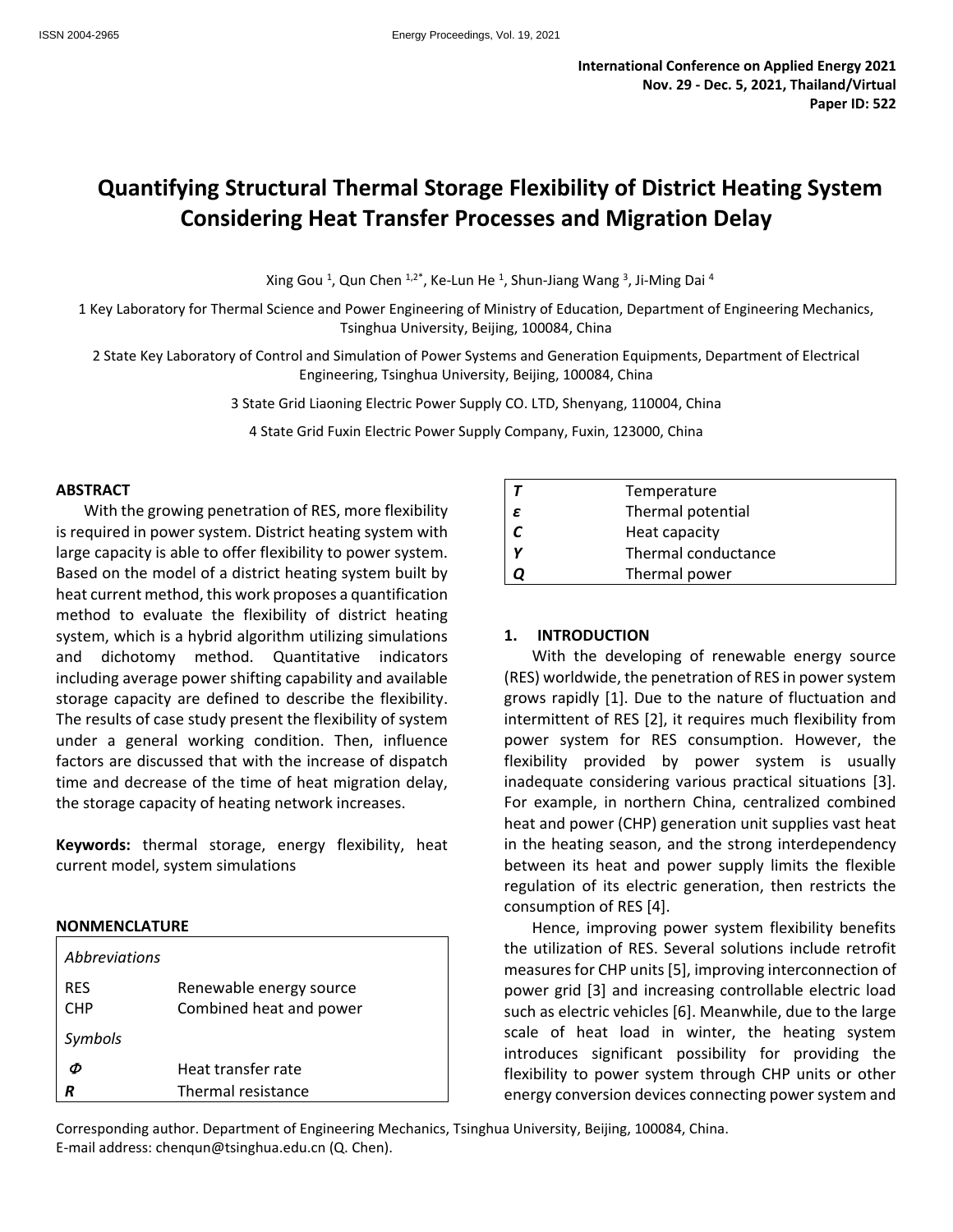heating system [7]. The heating system, which usually consists of district heating network and heat users such as residential buildings, often has a large capacity of heat storage and plays an important role to offer flexibility for heat supply [8].

Some researches focused on the heat storage characteristics of buildings. The building is referred to as structural thermal storage mainly due to the thermal mass of the building structure or hot water storage. Reynders et al. used the structural thermal storage for demand-side management, offering the flexibility to improve the balance between electricity demand and production [9]. Besides indoor air and building envelope, Li et al. also considered thermal mass of furniture in buildings and proposed a new method to calculate the equivalent thermal mass of actual furniture which has irregular shapes [10]. To quantify energy flexibility in buildings, Hurtado et al. utilized several parameters including comfort capacity which represents the maximum response time before reaching comfort limits to describe the flexibility action of buildings [11]. While these works only consider the heat storage inside the buildings, it is not enough when analyzing the flexibility problem of heat supply system since the heat demand at this moment is actually satisfied by the heat generation a few minutes or hours ago due to significant transmission delay of heating pipes.

Kouhia et al. utilized the same method with common analyses of the heat storage characteristics in buildings and regarded the water temperature in heating pipelines as the same value, which actually ignored the heat migration process in pipes and the energy storage characteristics since the inlet and outlet power of heating pipe should often be different because of migration delay [12]. Li et al. employed a node method to account for time delays and heat losses in pipelines which utilized the outlet temperature as a decision variable, while they used the average water temperature in heat supply pipeline to represent the charging/discharging energy of district heating network without considering the influences of varying temperature of return water, which is also not precise enough to describe the heat storage characteristics of district heating network [13]. What`s more, they usually did not consider the heat exchange station between primary heating network and secondary heating network, ignoring the practical heat transfer process.

Recently, Chen et al. [14,15] proposed a heat current model and deduced the formula of thermal resistance of heat exchanger, which describes nonlinear heat transfer

constraints accurately. On the basis, He et al. [16] expanded the application of heat current model to heat migration processes in pipelines and the dynamic heat transfer processes in building envelopes, which gives the convenience for analyzing flexible operation of heating system including district heating network and residential buildings.

Based on heat current method, this work constructs a model of district heating network, and proposes a model to quantify the flexibility of heating system with district heating network and residential buildings. The quantification method is a hybrid algorithm utilizing simulations and dichotomy method. Quantitative indicators including average power shifting capability and available storage capacity are defined to describe the flexibility of heating system. Then, case study is conducted to evaluate the flexibility of district heating system under a general working condition. Specially, focusing on district heating network gives a comprehensive evaluation of its heat storage characteristics. Finally, several influence factors are analyzed, discussing their relevance to variations of system flexibility.

## **2. THE MODEL OF THE DISTRICT HEATING SYSTEM**

## *2.1 Physical model of a district heating system*

Fig.1 gives the sketch of a district heating system. CHP plant supplies heat for the whole district heating system. After the heat migration in primary heating network, the heated water enters the heat exchange station and then heats the water in secondary heating network. The water in secondary heating network goes to the radiator of heat customer directly, supplying heat to satisfy the heat load. We consider that there is migration delay in primary heating network due to its long distance, while ignoring the migration delay in secondary heating network since it is often inside the building with relative short distance. There are often multiple heat customers in a district heating system. Thus, there are the same number of sets of secondary heating network correspondingly, as well as the heat exchange stations. The heat customer absorbs heat from radiators and releases heat to the cold environment through building envelope.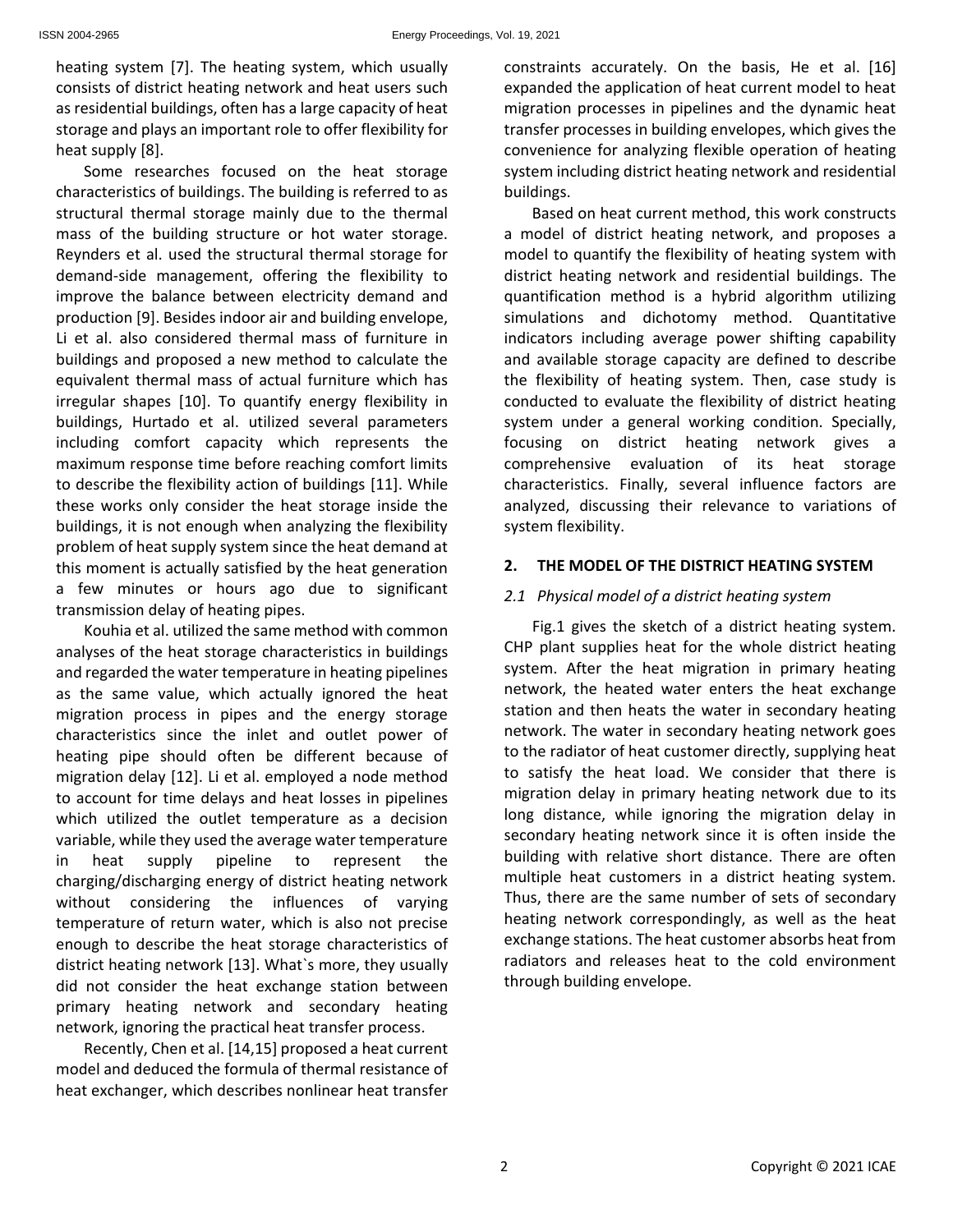$$
\boldsymbol{\Phi} = \boldsymbol{R}_{h}^{-1} \left( \Delta \boldsymbol{T} + \boldsymbol{R}_{h, \text{CS}} \boldsymbol{\Phi}_{\text{CS}} - \boldsymbol{\varepsilon}_{h, \text{delay}} \right) \tag{1}
$$



Fig. 2. The heat current model of district heating system



Fig. 1. Physical model of a district heating system

### *2.2 Mathematic model of a district heating system*

According to the heat current method [16], the heat current model of district heating system is built, which is shown in Fig.2. The uppermost block represents the heat transport of pipeline section *a*, which is actually the first section of primary heating network when supplying heat in Fig.1. Similarly, the block at the bottom left represents the heat transport of pipeline section *b*, which is actually the farthest section of return water in Fig.1. The right block represents the heat transfer processes of Heat customer 1 in Fig.1 including the radiator and building envelopes. The model of the rest of district heating system can also be found in Fig.2. The reason we adopt the heat current model is that the model describes the heat transfer processes and heat migration processes accurately. What`s more, the analogy to electric conduction makes it easy to utilize electric simulation software which is mature and convenient.

Applying Kirchhoff's current and voltage laws gives the algebraic matrix equation of district heating network: where  $\phi$  and  $\mathbf{R}_h$  are the heat transport rate vector and the thermal resistance matrix of heat transport processes in district heating system, respectively.  $\Delta T_i$  is the vector of temperature difference,  $\mathbf{R}_{h,\text{CS}}$  and  $\boldsymbol{\Phi}_{h,\text{CS}}$  are the matrix of thermal resistance and the heat generation vector of CHP plant, respectively. *εh,delay* is the thermal potential vector which reflects heat migration delay characteristics of heating network. The details of these matrices and vectors and the descriptions of Fig.2 could be found in [16].

Similarly, Applying Kirchhoff's laws for heat

customers gives the matrix equation as

\n
$$
C_{h,w,i} \frac{d T_{\text{cus},i}}{dt} = \Phi_{\text{cus},i} + Y_{w,i} \begin{pmatrix} T_{\text{cus},i} \\ T_e \end{pmatrix}
$$
\n(2)

where *Ch,w,i* is the thermal capacitance vector of building envelope. *Yw,i* is the thermal conductance matrix. *Tcus,i* is the temperature vector of heat customer, including indoor air temperature and wall temperature.  $\Phi_{\text{cus},i}$  is the heat flow vector caused by heat sources, while this work does not consider any heat source inside the buildings. The details of these matrices and vectors could also be found in [16].

### **3. QUANTIFICATION OF SYSTEM FLEXIBILITY**

To mitigate the operation pressure of power system, properly exploit the flexibility of district heating system. In a period of time *tdispatch*, CHP plant may need to generate more electricity or less electricity to accommodate the uncertainty and fluctuation of RES. Thus, CHP plant will also generate more heat or less heat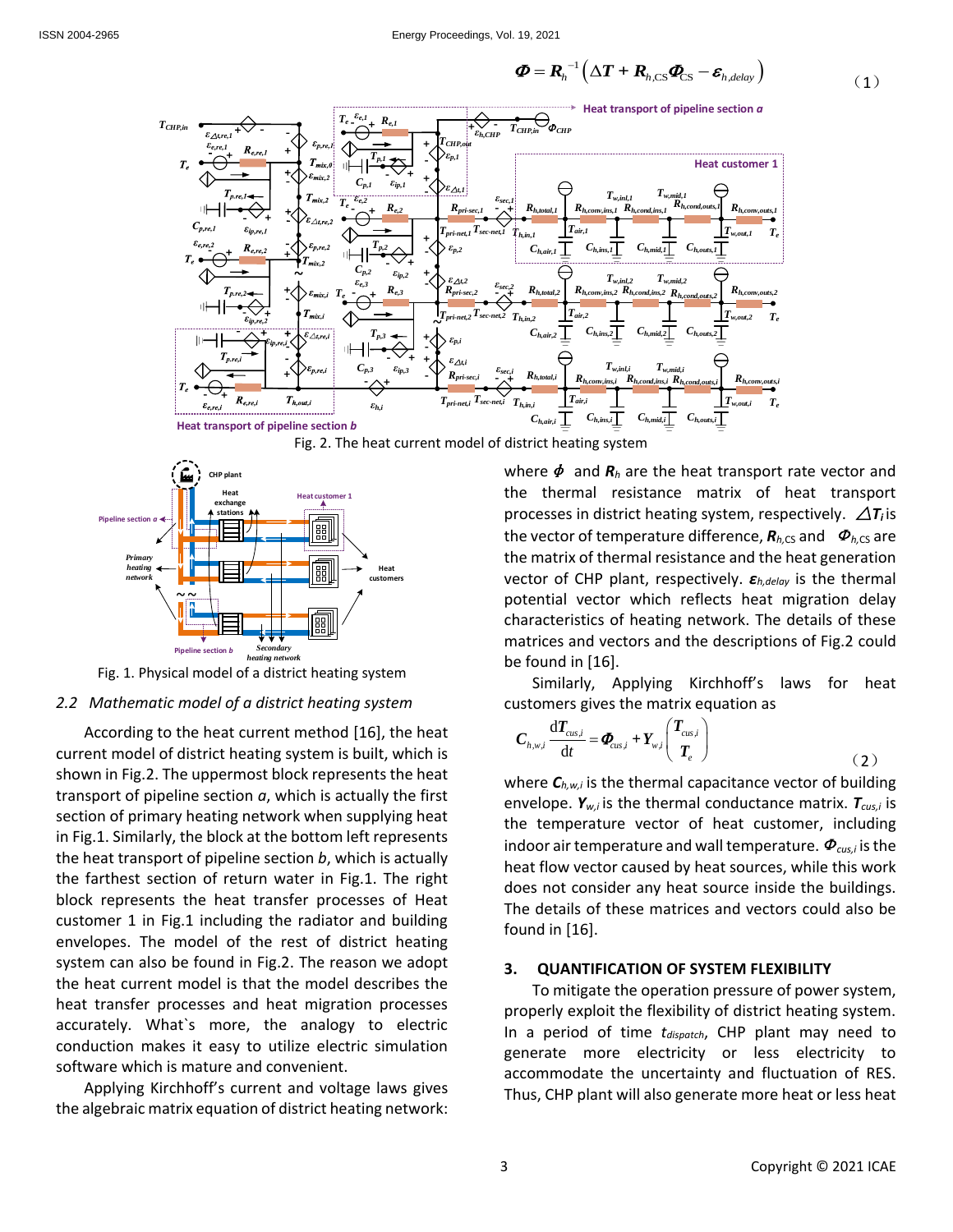in that period correspondingly. We consider the condition that CHP plant generate more heat than normal level, and the analyses of less heat condition is similar.

When CHP plant generates more heat, the system operation constraints need to be satisfied:

$$
T_{\text{CHP,out}} \leq T_{\text{CHP,out,max}} \tag{3}
$$

$$
T_{\text{air,min}} \leq T_{\text{air}} \leq T_{\text{air,max}} \tag{4}
$$

where *TCHP,out* and *TCHP,out,*max are the actual and maximum outlet temperature of CHP plant, respectively. *Tair* is the indoor temperature of heat customer. For comfort demand, the indoor temperature *Tair* must between the highest temperature *Tair,*max and lowest temperature *Tair,*min.

During *tdispatch*, the total extra heat generated by CHP plant is

$$
C_{\rm sys} = \int_0^{t_{\rm displacement}} \left( Q_{CHP} - Q_{ref} \right) dt \tag{5}
$$

where *QCHP* and *Qref* are the actual and planned thermal power generated by CHP during that time, respectively. When reaching the upper limit of system operation, *Csys* is actually the maximum energy that the district heating system could absorb during the time, which is called available storage capacity. It is noted that the available storage capacity *Csys* is related to the dispatch time *tdispatch*.

Thus, during *tdispatch*, the average extra heat generated by CHP plant is

$$
Q_{\rm sys} = \frac{\int_0^{t_{\rm{dispatch}}} \left(Q_{CHP} - Q_{ref}\right) dt}{t_{\rm{dispatch}}}
$$
(6)

*Qsys* is the average power shifting capability of district heating system, which is actually the maximum average charging power to district heating system from power system in *tdispatch*. It is meaningful to give definitions of district heating system flexibility during a time period, since the only limitation of instantaneous charging power is the constraint of the maximum outlet temperature of CHP plant, and the district heating system could accommodate the huge instantaneous charging power because the sustain time could be extremely short.

To obtain the average power shifting capability *Qsys* and the available storage capacity *Csys*, direct calculation to determine the constraints violation is not enough since there is delay of heat migration process and heat capacity in district heating system. It is an optimization problem to search the maximum flexibility under certain operation constraints. Time domain simulation is necessary to check if the system operation constraints is violated from the time that CHP plant begins to generate more heat. Based on the heat current method, an electrical software named Digital Dynamic Real Time Simulator (DDRTS) is applied for simulation of district heating system, which has electromagnetic transient and electromechanical transient simulators. Among the simulation results, we utilize dichotomy algorithm to optimize the problem to obtain the maximum storage capacity of district heating system, since the algorithm has simple structure and is convenient to solve our problem.

## **4. RESULTS AND DISCUSSION**

In the district heating system, there are 3 heat customers. The outlet temperature of CHP plant is 100℃ in normal situation, and the maximum outlet temperature of CHP plant *TCHP,out,max* is 130℃. The highest temperature of indoor air *Tair,max* is 22 ℃ . The environment temperature is 3℃. In primary heating network, the mass flow rate of each branch is 4286 t h-1. In secondary network, the mass flow rate of each loop is 1714 t h-1. The specific heat capacity and the density of water are 4200 J kg-1 K-1 and 960 kg m-3, respectively. Meanwhile, the total heat transfer coefficient between water in primary heating network and environment is 3 W  $K<sup>-1</sup>$  m<sup>-2</sup> considering the heat loss in long primary heating network. There is a time delay of 0.5h of every section of pipelines between two heat exchange station in primary heating network. The heat transfer coefficient of each heat exchange station is 5000 W  $K^{-1}$  m<sup>-2</sup>. And the heat transfer areas are 1392, 1414 and 1456  $m^2$ , respectively. Regards to each heat customer, the total heat transfer coefficient and the total heat transfer area of radiator are 5 W K<sup>-1</sup> m<sup>-2</sup> and 1977220 m<sup>2</sup>, respectively. The heat capacity of indoor air and building envelope of each heat customer are 3.5 and 6.3 MWh  $K^{-1}$ , respectively. The convective heat transfer coefficient at the inside and outside of the building envelope are 9 and 20 W  $K^{-1}$  m<sup>-2</sup>. The thermal conductivity of building envelope is 0.77 W K<sup>-1</sup> m<sup>-1</sup>.

### *4.1 Flexibility quantification under general operation mode*

The outlet temperature of CHP plant is 100℃ under normal situation. To satisfy the regulation demand of power grid temporarily, CHP plant need to increase the power generation for 0.5h. Due to the operation constraints, the outlet temperature of CHP plant could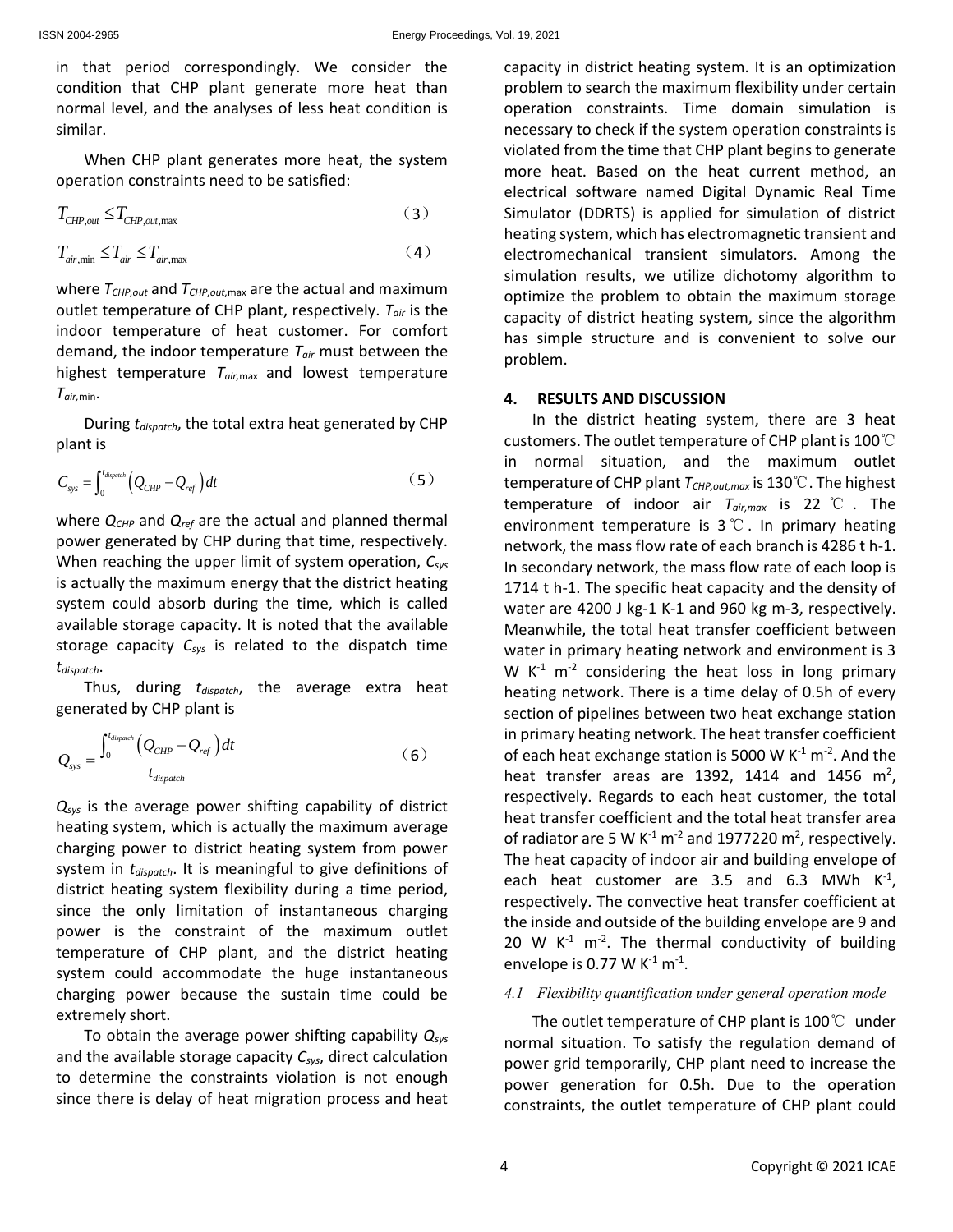not increase without limitation. It is necessary to determine the maximum outlet temperature of CHP plant during that period, which also reflects the storage capacity of district heating system.

After calculation, the maximum of average outlet temperature of CHP plant during that dispatch time 0.5h is 121.5 ℃. Since the time delay of every section of pipelines is 0.5h, which means the return water does not change during the dispatch time, the total extra heat generation is 162.0 MWh, which is the available storage capacity of district heating system *Csys* actually. Thus, the average power shifting capability *Qsys* is 324.1 MW. Fig.3 gives the indoor air temperatures of 3 heat customers in district heating system. It is shown that the indoor air temperature of heat customer 1 reaches 22℃ at around 1h after CHP plant begins to generate more heat, which suggests that 121.5  $\degree{\text{C}}$  is the maximum average outlet temperature of CHP plant. It is also clear in Fig.3 that there is a half hour interval between two maximum indoor air temperatures of heat customers due to heat migration delay. Because of heat loss in primary heating network, the maximum of indoor temperature of heat customer 3 is the smallest among 3 maximum temperatures, which does not reach 22 ℃.





Fig.4 gives the energy storage situation of district heating system. The upper half of Fig.4 gives extra heat power generated by CHP plant and total heat consumption power including heat load and heat loss of primary heating network. The heat power from CHP plant maintains at 749.93 MW for 0.5h, then the dispatch time is over and the heat power recovers to normal level. However, at around 1h, the return water heated heat customer 1 flows back to CHP plant while the outlet temperature of CHP plant maintains at normal level 100  $\degree$ , thus the heat power generated by CHP plant decrease for 0.5h. On the other side, with the heat migration in primary heating network, the extra heated water arrives at heat customers and the total consumption increases after 0.5h from CHP plant beginning to generate more heat. It is obvious that the subtraction of two lines gives the net charging power to heating network. Integrating the net charging power to heating network gives the actual energy stored in heating network, which is shown in lower half of Fig.4. The energy stored in heating network reaches the maximum 162.0 MWh at 0.5 h, then the stored heat releases slowly accompanying heat migration and heat transfer process. The storage capacity of heating network is a crucial indicator since the heating network connects the heat source and heat customers. The heating network is like a battery between source and load, and investigating its storage characteristics is beneficial for system regulation.



Fig. 4. Energy storage situation of district heating system

### *4.2 Influence analysis*

Even from the same operation state of district heating system and under the same operation constraints, the storage capacity of heating network is not the same under different regulation mode. If the dispatch time, which is the period of time raising outlet temperature of CHP plant, is different, the flexibility of district heating system varies. Table.1 gives storage characteristics varying with dispatch time. With the increase of dispatch time, the maximum outlet temperature of CHP plant decreases and the storage capacity of heating network increases. It is obvious that the dispatch time is longer, the storage capacity is larger since the more place in heating network is utilized to store energy.

| Dispatch time                                   | 0.5h  | 1 h   | 1.5h  | 2 h   |
|-------------------------------------------------|-------|-------|-------|-------|
| Maximum outlet                                  |       |       |       |       |
| temperature of<br>CHP plant $(\mathcal{C})$     | 121.5 | 115.4 | 113.8 | 113.2 |
| Storage capacity<br>of heating<br>network (MWh) | 162.0 | 219.9 | 260.0 | 295.9 |